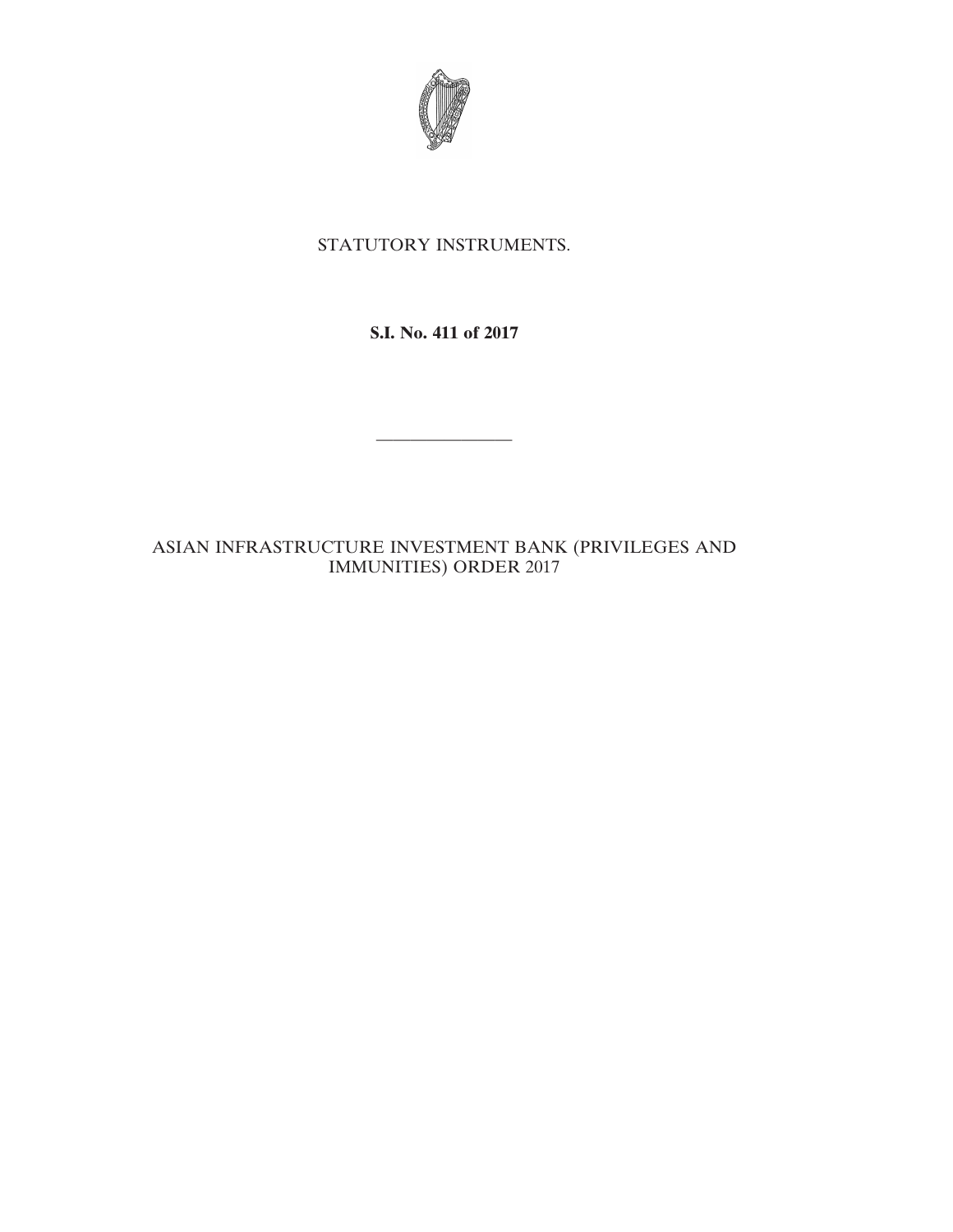### ASIAN INFRASTRUCTURE INVESTMENT BANK (PRIVILEGES AND IMMUNITIES) ORDER 2017

WHEREAS it is enacted by section 40(1) (amended by section 3 of the Diplomatic Relations and Immunities (Amendment) Act 2006 (No. 10 of 2006)) of the Diplomatic Relations and Immunities Act 1967 (No. 8 of 1967) that the Government may by order designate an international organisation, community or body of which the State or the Government is or intends to become a member to be an organisation to which Part VIII of that Act applies and may, by the order, make provision for the purposes of section 42 of that Act, as respects inviolability, exemptions, facilities, immunities, privileges and rights (other than inviolability, exemptions, facilities, immunities, privileges or rights not conferred upon, or afforded in relation to, sending states or missions under the Vienna Convention) in relation to the organisation;

AND WHEREAS the Asian Infrastructure Investment Bank is such an international organisation, community or body;

NOW, the Government, in exercise of the powers conferred on them by the said section 40(1), hereby order as follows:

1. This Order may be cited as the Asian Infrastructure Investment Bank (Privileges and Immunities) Order 2017.

2. The Asian Infrastructure Investment Bank is designated as an organisation to which Part VIII of the Diplomatic Relations and Immunities Act 1967 (No. 8 of 1967) applies.

3. The Schedule shall apply to the Asian Infrastructure Investment Bank for the purposes of section 42 of the Diplomatic Relations and Immunities Act 1967.

*Notice of the making of this Statutory Instrument was published in "Iris Oifigiúil" of* 26*th September*, 2017.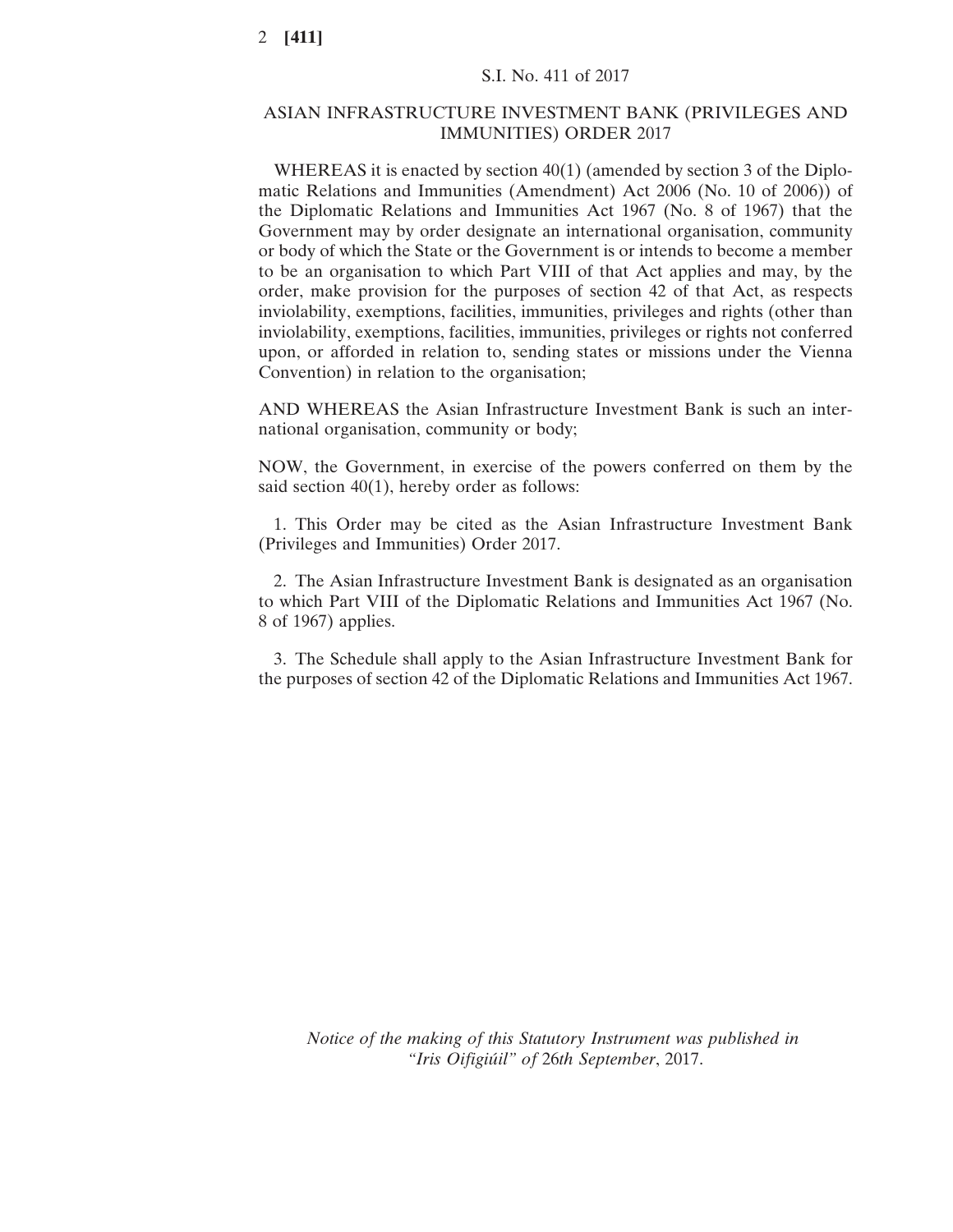# **SCHEDULE**

# **Article 1**

# **Status of the Bank**

1. The Bank shall possess full juridical personality and, in particular, the full legal capacity:

- (i) to contract;
- (ii) to acquire, and dispose of, immovable and movable property;
- (iii) to institute and respond to legal proceedings; and
- (iv) to take such other action as may be necessary or useful for its purpose and activities.

2. Notwithstanding financial controls, regulations or moratoria of any kind that may otherwise be in place or implemented from time to time, the Bank, in accordance with its Articles of Agreement, may, in the Member, freely:

- (i) purchase, hold and dispose of any funds, currencies, financial instruments and security, operate accounts in any currency, engage in financial transactions and conclude financial contracts;
- (ii) transfer its funds, currencies, financial instruments and securities, including mortgages, to or from the Member or within the Member and convert any currency held by it into any other currency; and
- (iii) borrow and lend money in the lawful currency of the Member and issue bonds and other securities denominated in the official currency of the Member.

### **Article 2**

### **Immunity from Judicial Proceedings**

1. The Bank shall enjoy immunity from every form of legal process, except in cases arising out of or in connection with the exercise of its powers to raise funds, through borrowings or other means, to guarantee obligations, or to buy and sell or underwrite the sale of securities, in which cases actions may be brought against the Bank only in a court of competent jurisdiction in the territory of a country in which the Bank has an office, or has appointed an agent for the purpose of accepting service or notice of process, or has issued or guaranteed securities.

2. Notwithstanding the provisions of paragraph 1 of this Article, no action shall be brought against the Bank by the Member, or by any agency or instrumentality of the Member, or by any entity or person directly or indirectly acting for or deriving claims from the Member or from any agency or instrumentality of the Member. The Member shall have recourse to such special procedures for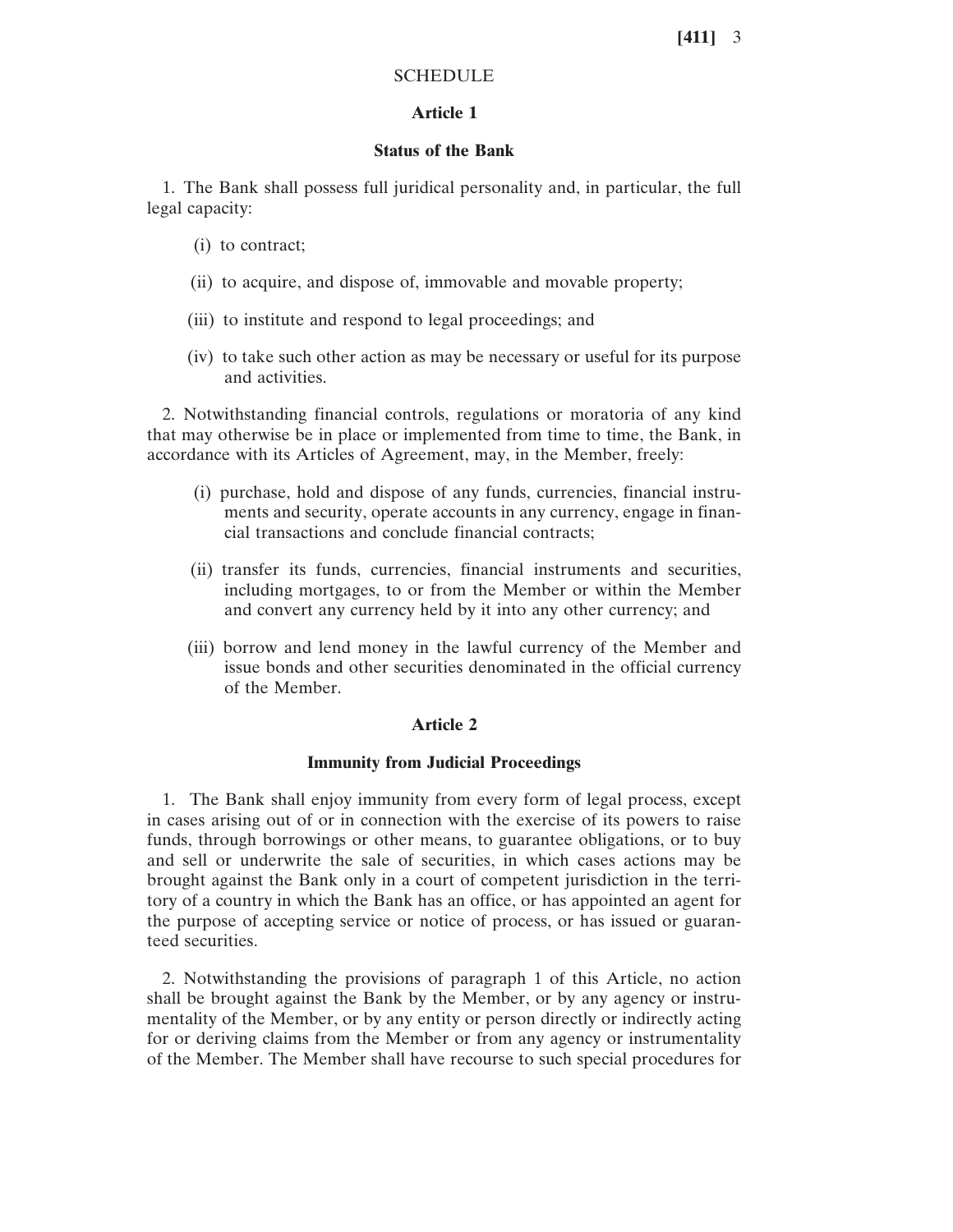the settlement of controversies between the Bank and its members as may be prescribed in the Articles of Agreement, in the by-laws and regulations of the Bank, or in the contracts entered into with the Bank.

3. Property and assets of the Bank shall, wheresoever located and by whomsoever held, be immune from all forms of seizure, attachment or execution before the delivery of final judgment against the Bank.

### **Article 3**

### **Immunity of Assets and Archives**

1. Property and assets of the Bank, wheresoever located and by whomsoever held, shall be immune from search, requisition, confiscation, expropriation or any other form of taking or foreclosure by executive or legislative action.

2. The archives of the Bank, and, in general, all documents belonging to it, or held by it, shall be inviolable, wheresoever located and by whomsoever held.

### **Article 4**

### **Freedom of Assets from Restrictions**

To the extent necessary to carry out the purpose and functions of the Bank effectively, and subject to the provisions of its Articles of Agreement, all property and assets of the Bank shall be free from restrictions, regulations, controls and moratoria of any nature.

#### **Article 5**

#### **Privilege for Communications**

1. Official communications of the Bank shall be accorded by the Government the same treatment that it accords to the official communications of any other member of the Bank.

2. The Bank shall have the right in the Member to use codes and to dispatch and receive correspondence and other communications either by courier or in sealed bags, which shall have immunities, privileges and exemptions no less favorable than those accorded to diplomatic couriers and bags.

3. The Bank and its officers and employees shall have access to appropriate communication networks and equipment of the Member and may also use their own communication equipment, including satellite, mobile and/or other communication equipment, provided that such networks and equipment comply with the technical requirement of the relevant regulatory framework of the Member, subject to such technical requirements being applicable also to networks and/or equipment used by diplomatic missions of other Members of the Bank in the Member.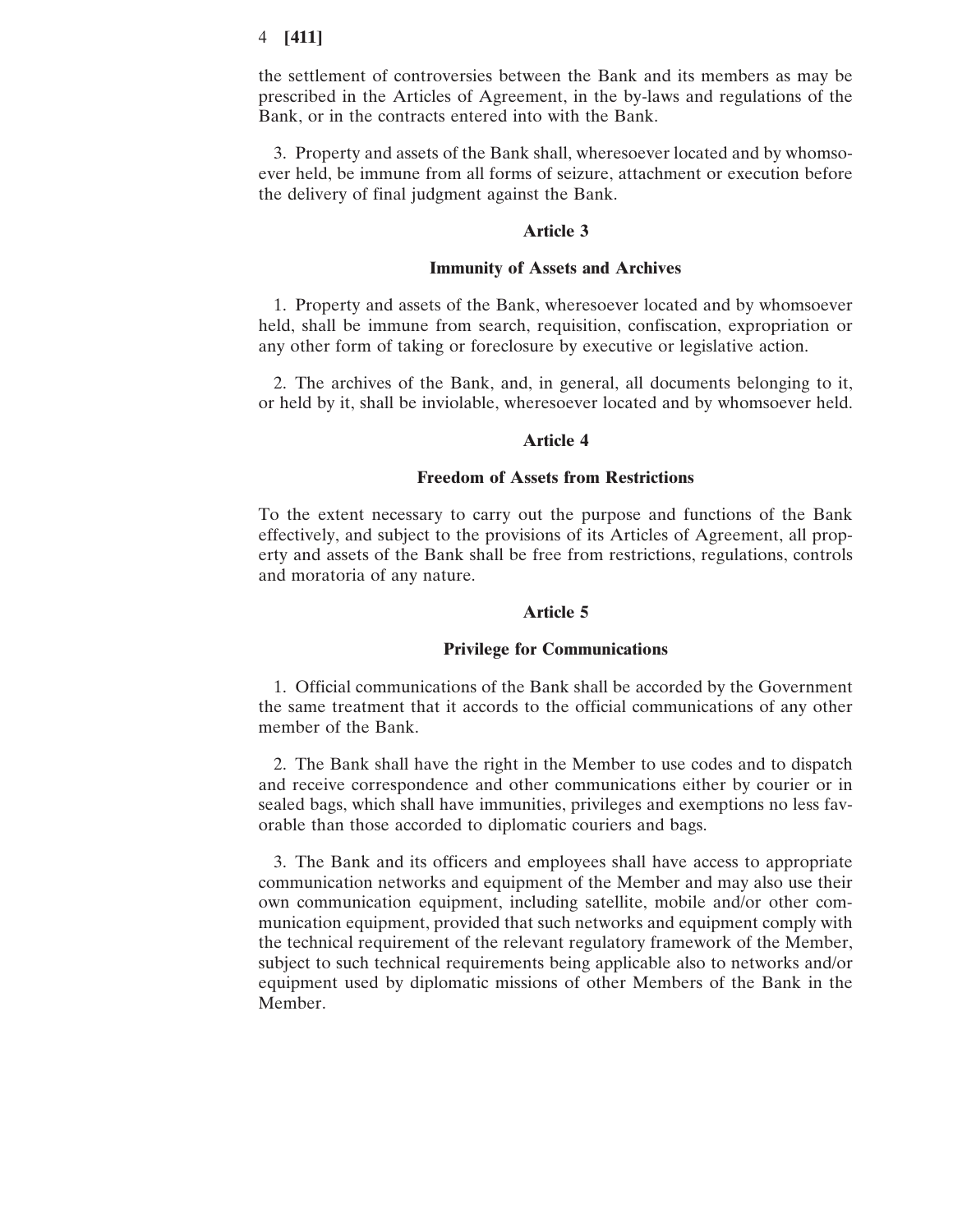# **Article 6**

### **Immunities and Privileges of Officers and Employees**

1. All officers and employees of the Bank, including experts and consultants performing missions or services for the Bank, while on mission in the Member or in transit therein:

- (i) shall be immune from legal process with respect to acts performed by them in their official capacity, except when the Bank waives the immunity and shall enjoy inviolability of all their official papers, documents and records;
- (ii) shall be immune from personal arrest or detention, and from seizure of their personal baggage;
- (iii) where they are not local citizens or nationals, shall be accorded the same immunities from immigration restrictions, alien registration requirements and national service obligations, and the same facilities as regards exchange regulations, as are accorded by the Government to the representatives, of comparable rank of other Members of the Bank; and
- (iv) shall be granted the same treatment in respect of travelling facilities as is accorded by the Government to representatives, officials and employees of comparable rank of other Members of the Bank.

The Government, or the relevant authorized agency thereof, shall take all measures required to ensure unimpeded entry into and departure from the Member of all officers and employees of the Bank entering the Member on official business.

2. Officers and employees of the Bank shall have the same freedom of movement and travel within the Member, subject to its laws and regulations concerning access to locations requiring special authorization, and the same treatment in respect of travelling facilities as is accorded to officials of comparable rank of diplomatic missions in the Member.

3. The Government shall take appropriate steps to authorize the entry into the Member and shall issue general instructions to its concerned officials to grant visas to any officers and employees of the Bank without delay and without payment of any charges, as required and for the duration of their official business.

## **Article 7**

#### **Exemption from Taxation**

1. The Bank, its assets, property, income and its operations and transactions pursuant to this Agreement, shall be exempt from all taxation and from all customs duties. The Bank shall also be exempt from any obligation for the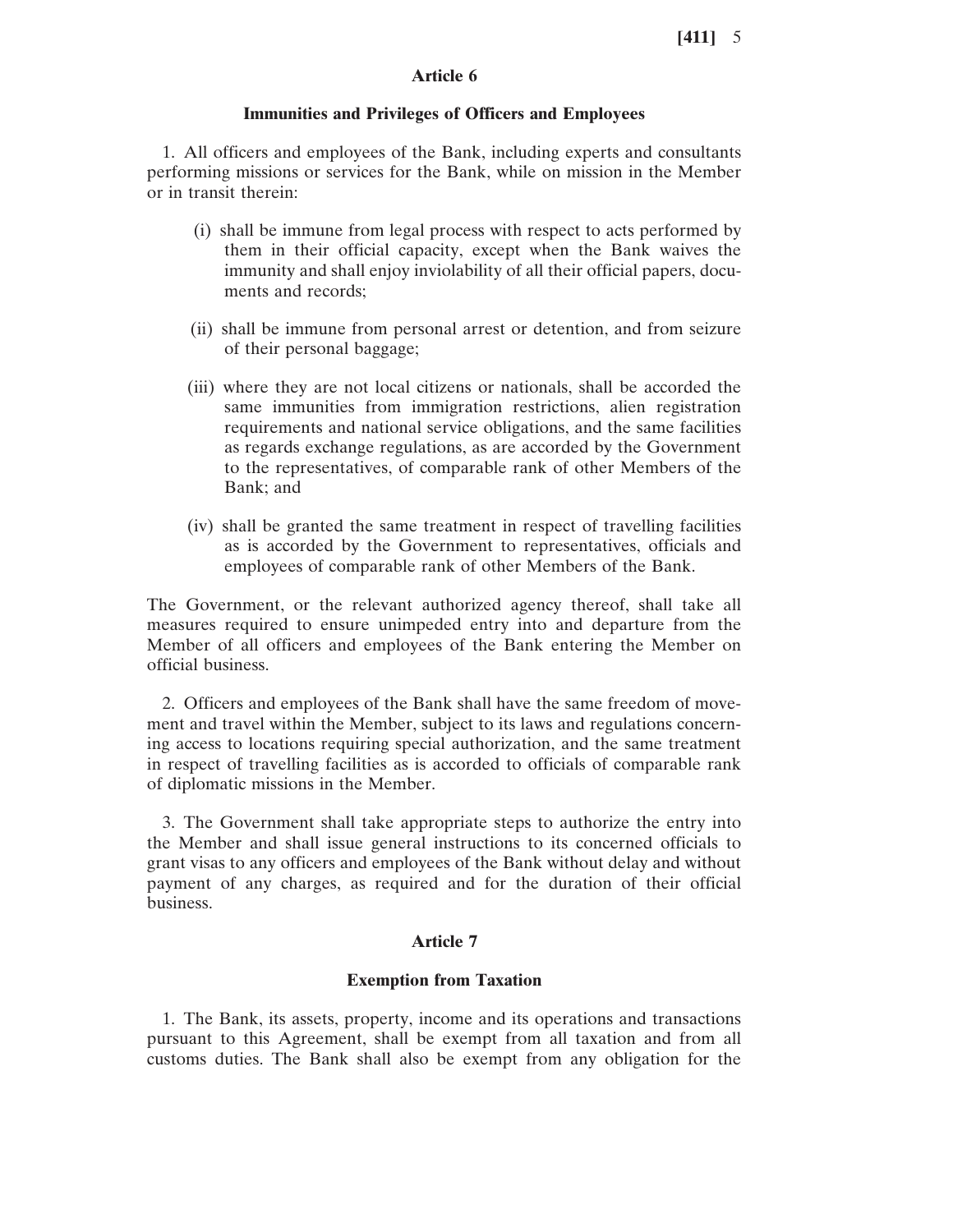payment, withholding or collection of any tax or duty. Accordingly, any payments to the Bank in the Member shall be made free and clear from, and without deduction of, or withholding for, any taxes, fees and/or charges of whatever nature.

2. No tax of any kind shall be levied on or in respect of salaries, emoluments and expenses, as the case may be, paid by the Bank to Directors, Alternate Directors, the President, Vice-Presidents and other officers or employees of the Bank, including experts and consultants performing missions or services for the Bank, except where the Member deposits with its instrument of ratification, acceptance, or approval a declaration that it retains for itself and its political subdivisions the right to tax salaries, and emoluments, as the case may be, paid by the Bank to citizens or nationals of the Member.

3. No tax of any kind shall be levied by the Government on any obligation or security issued by the Bank, including any dividend or interest thereon, by whomsoever held:

- (i) which discriminates against such obligation or security solely because it is issued by the Bank; or
- (ii) if the sole jurisdictional basis for such taxation is the place or currency in which it is issued, made payable or paid, or the location of any office or place of business maintained by the Bank.

No tax of any kind shall be levied on any obligation or security guaranteed by the Bank, including any dividend or interest thereon, by whomsoever held:

- (i) which discriminates against such obligation or security solely because it is guaranteed by the Bank; or
- (ii) if the sole jurisdictional basis for such taxation is the location of any office or place of business maintained by the Bank.

4. Purchases made and/or services used in the exercise of the Bank's official activities shall be exempt from all taxes (including value added tax), fees, and/or charges or mandatory payments of whatever nature. If the price of such purchases and/or services includes taxes, fees, and/or charges or mandatory payments of whatever nature, the Government shall take appropriate measures to grant exemption from such taxes, fees and/or charges, or provide for their reimbursement to the Bank.

5. Goods imported by the Bank into the Member and necessary for the exercise of its official activities shall be imported in the Bank's name and shall be exempt from all import duties, taxes, charges, fees and levies, and from all import prohibitions and restrictions. Goods exported by the Bank from the Member shall be exempt from all export duties, taxes, charges, fees and levies, and from all export prohibitions and restrictions.

6. Services provided by the Bank in the Member in the exercise of its official activities shall not be subject to any form of taxation (including value added tax).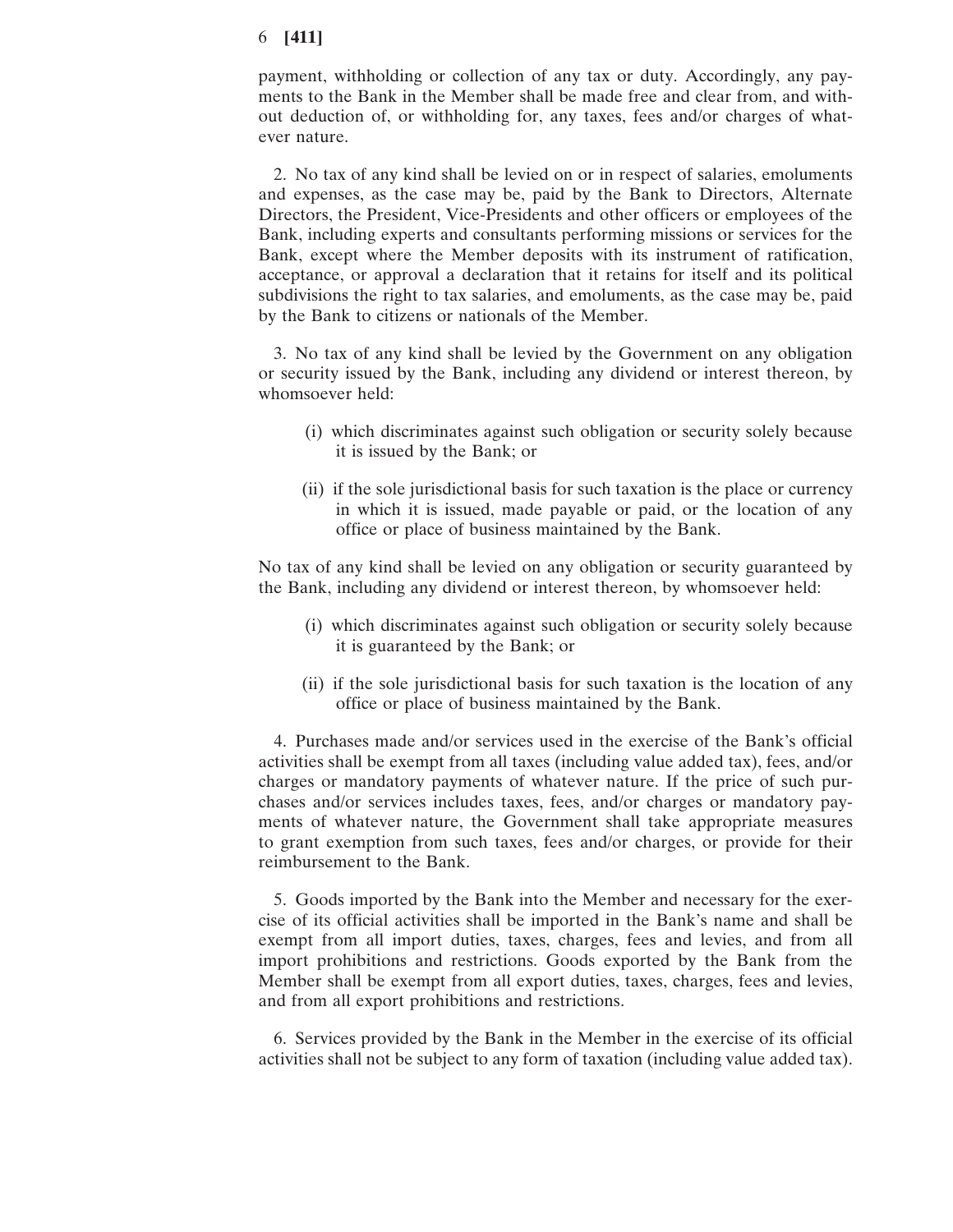7. All imported and local goods, equipment, material, works and services, including consultancy services, used in the undertaking of any project financed by the Bank, shall be exempt from any taxes, duties or other fees, charges or mandatory payments levied by or in the State.

8. The value of any incentive payments, goods, equipment, works, related services and/or materials provided as a result of financial investments made by the Bank shall be exempt from corporate tax levied by, or in the territory of, the Member and shall not be deemed to be a taxable benefits or taxable income of the entity that may directly or indirectly benefit from such financial investment.

### **Article 8**

### **Freedom of Operations from Restrictions**

1. Subject to the provisions of the Bank's Articles of Agreement, the Bank may freely pursue all official activities within the Member without any restrictions and the necessity for further permits and/or authorizations from the authorities of the Member, including but not limited to anti-monopoly authorities, central bank, and/or other regulators or entities responsible for oversight of a particular sector, types of operations, and/or acquisitions.

2. The provision of the Bank's services and/or loans to entities within the Member, including without limitation, sub-sovereign or municipal entities and/or private sectors, shall not be subject to competitive tender.

### **Article 9**

#### **Waivers**

The Bank at its discretion may waive any of the privileges, immunities and exemptions conferred under this Schedule in any case or instance, in such manner and upon such conditions as it may determine to be appropriate in the best interests of the Bank.



GIVEN under the Official Seal of the Government, 19 September 2017.

LEO VARADKAR, Taoiseach.